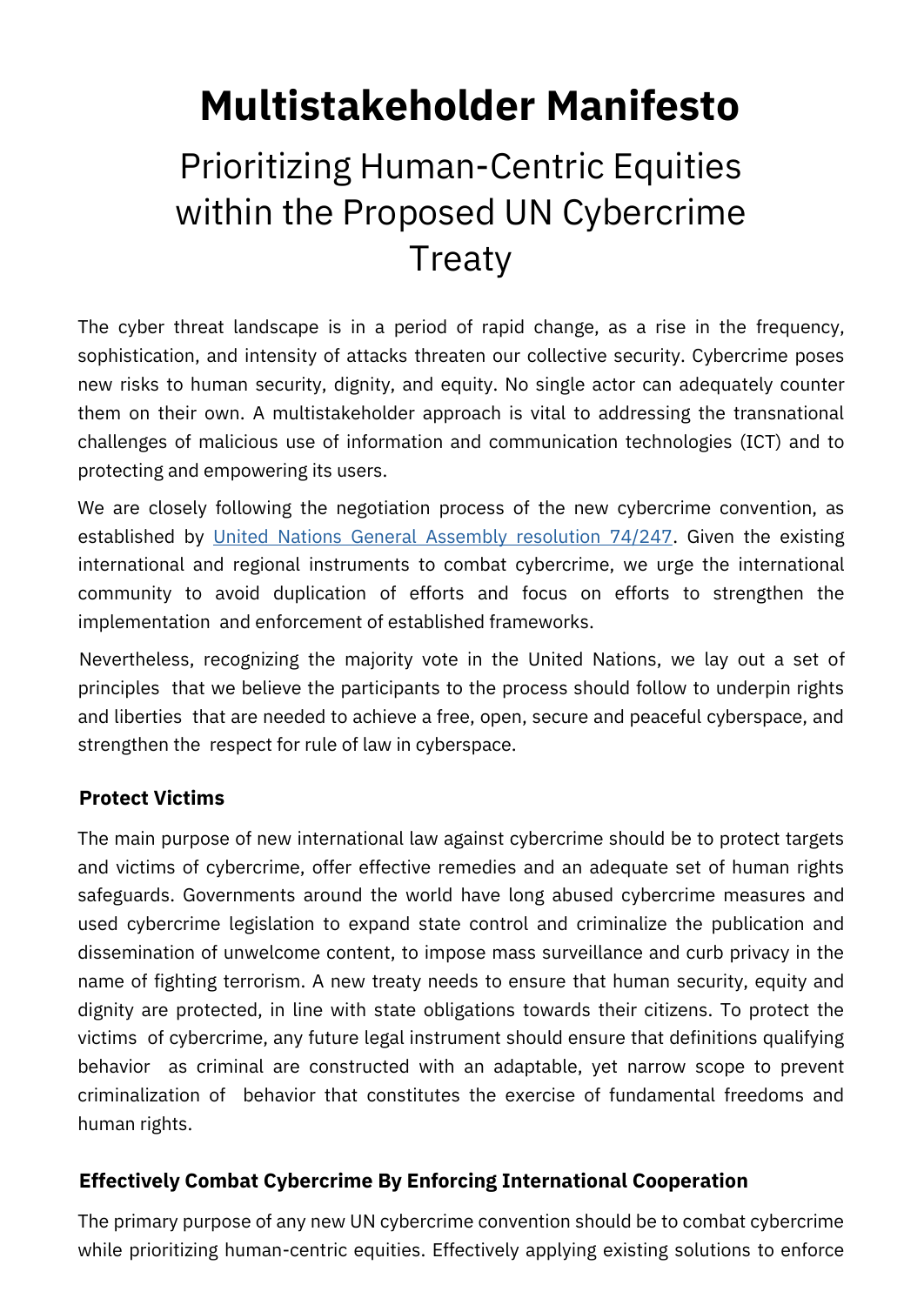international cooperation between the judiciary and law enforcement under transparent oversight and respecting human rights should be the cornerstone of the new treaty. The treaty should recognize that investigating and prosecuting cybercrime necessitates increased cross-sector and international collaboration, as well as harmonization of frameworks.

## **Maintain Existing International Legal Obligations**

A new cybercrime treaty cannot become an avenue for states to reduce their existing obligations under international law, especially international human rights law. In that spirit, a new treaty must add to or streamline, rather than replace, existing international legal obligations upon states. Any new treaty should reinforce existing international legal obligations and be based on a clarification of the positive impact of these treaty obligations.

# **Focus On Accountability Mechanisms**

Any new convention should focus on evidence-led accountability, allowing those affected by cybercrime to seek redress and remedy. States need to reduce the operating space for criminals, not only by implementing agreed upon international legal frameworks, working with each other on prosecution, but by incentivizing public-private partnerships to fight cybercrime. The impact of cybercrime on society as a whole should be considered, when holding those responsible for harm accountable.

# **Timeproof Any Treaty**

Acknowledging that cybercrime is rapidly evolving, and definitions might need to follow suit, the scope of any convention must be clearly defined in a technology-agnostic way.

## **Preserve An Open Internet**

Increasing number of countries are pursuing the objective of splintering the Internet into various national spheres of influence and control. Any new cybercrime convention must not provide justification or pretext for non-democratic regimes to further endanger the open internet by closing off their digital borders to the rest of the world in the name of preventing cybercrime. To ensure an open Internet the new treaty should ensure it sets up for adjusting jurisdictional rules to account for the reality of globalized internet and free flow of information.

## **ESTABLISHING THE RIGHT PROCESSES**

#### **Pursue a systematic multistakeholder approach**

At all points in the process, there should be meaningful multistakeholder consultation and involvement. The equities of civil society, industry, academics, researchers, technical experts, and scientific and research institutions must be included and considered. To strike the right balance in these negotiations, experts in cybersecurity, Internet governance,